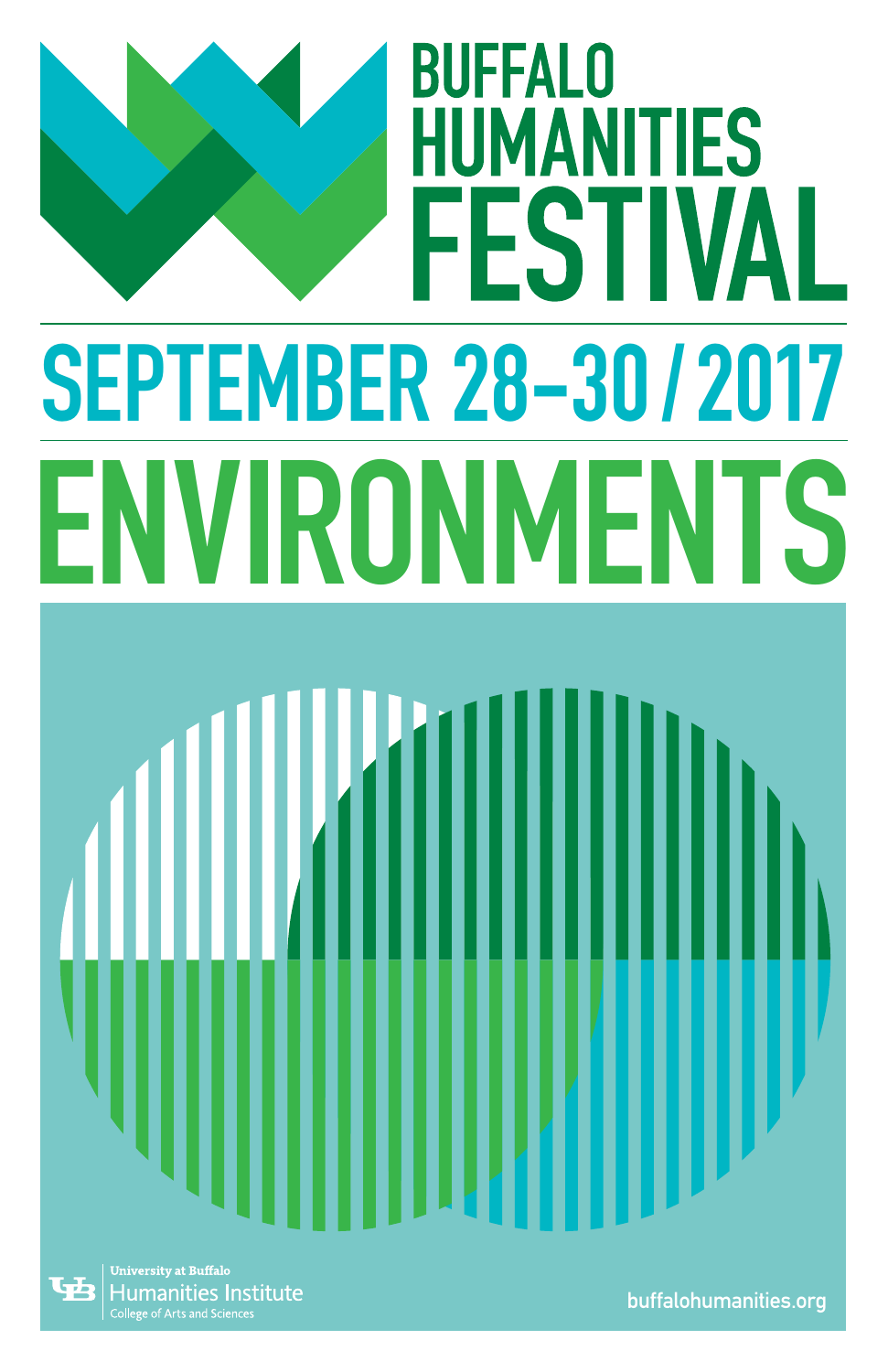### **DIRECTOR'S MESSAGE TABLE OF CONTENTS**

During these difficult times, as we witness the ravages of hurricanes, fires, wars, fake news, demagoguery, and hate speech, it is more urgent than ever for the Arts and Humanities to reclaim a central position in public discourse---to bring evidence-based analysis, ethics, and creativity to bear on the big issues of our time, from the planetary threat of climate change to the resurgence of fundamentalism, racism and misogyny and the imperiled state of democracies around the world. With our 2017 Festival theme, "Environments," the UB Humanities Institute, in collaboration with Canisius College, Niagara University, and SUNY Buffalo State, kicks off three years of Public Humanities programming focused on environmental justice, economic sustainability, citizenship, and democracy.

Environmental writer and activist Bill McKibben anchors the fourth Buffalo Humanities Festival with a keynote address, "The Desperate Climate Fight: Ordinary People in an Extraordinary Moment." McKibben is the founder of 350.org, the first planet-wide, grassroots climate movement and author of groundbreaking books, including *The End of Nature* and *Oil and Honey: The Education of an Unlikely Activist*, which present inspiring visions of environmental sustainability rooted in place and community. We are honored to have Congressman Brian Higgins introduce Bill McKibben, underscoring the need to reimagine a sustainable future for our own communities in Western New York.

Thursday's discussion of science, ethics, and politics sheds light on the interconnections between environmental, economic, and racial justice, "Turning the Tide: Communicating Climate Science," featuring Jacqui Patterson, director of the NAACP's Environmental and Climate Justice Program, and our faculty colleagues Jason Briner, Elizabeth Mazzolini and Adam Rome, with UB's Chief Sustainability Officer Ryan McPherson serving as moderator. Saturday's lineup immerses us in the world of



environmental artist Deke Weaver, who brings to Buffalo his performance piece, "BEAR and *The Unreliable Bestiary*," a visionary dramatization of our precarious moment in natural history. The Festival Day continues with conversations led by local faculty and community activists, accompanied by food, music, and free craft beer. We hope you enjoy the festival!

David Castillo, Director University at Buffalo, Humanities Institute

| <b>Turning the Tide: Communicating Climate Science</b> | 4         |
|--------------------------------------------------------|-----------|
| <b>Spotlight Speaker: Bill McKibben</b>                | 5         |
| <b>Saturday Speakers &amp; Performers</b>              | $6 - 11$  |
| <b>Saturday Schedule Grid</b>                          | $12 - 13$ |
| Saturday Speakers & Performers (cont'd)                | $14 - 15$ |
| And More                                               | 16        |
| Map                                                    | 17        |
| <b>Tickets</b>                                         | $18 - 19$ |
| <b>Festival Supporters</b>                             | 19        |
| <b>Partners</b>                                        | 20        |
| <b>Festival Sponsors</b>                               | 24        |
|                                                        |           |

#### STEERING COMMITTEE

David Castillo, UB Humanities Institute

Anthony Chase, SUNY Buffalo State

Anne Conable, Buffalo and Erie County Public Library

Jennifer Desiderio, Canisius College

Michael Durfee, Niagara University

Don Elick, UB Corporate and Foundation Development

Michael Frisch, University at Buffalo and Randforce Associates

Julie Gibert, Canisius College

Nicholas Lane, UB Development

Lorna Perez, SUNY Buffalo State

PEOPLE

Mary Jo Rehak, UB CAS Philanthropy and Alumni Engagement

Michael Washburn, Humanities New York

Kari Winter, UB Humanities Institute

#### **STAFF**

Maki Tanigaki, Program Administrator

Rebecca Wing, Festival Coordinator

with invaluable assistance from:

Bernadette Gilliam, SUNY Buffalo State Special Events

Sara Harvey, UB Special Events

Graphic design by Julian Montague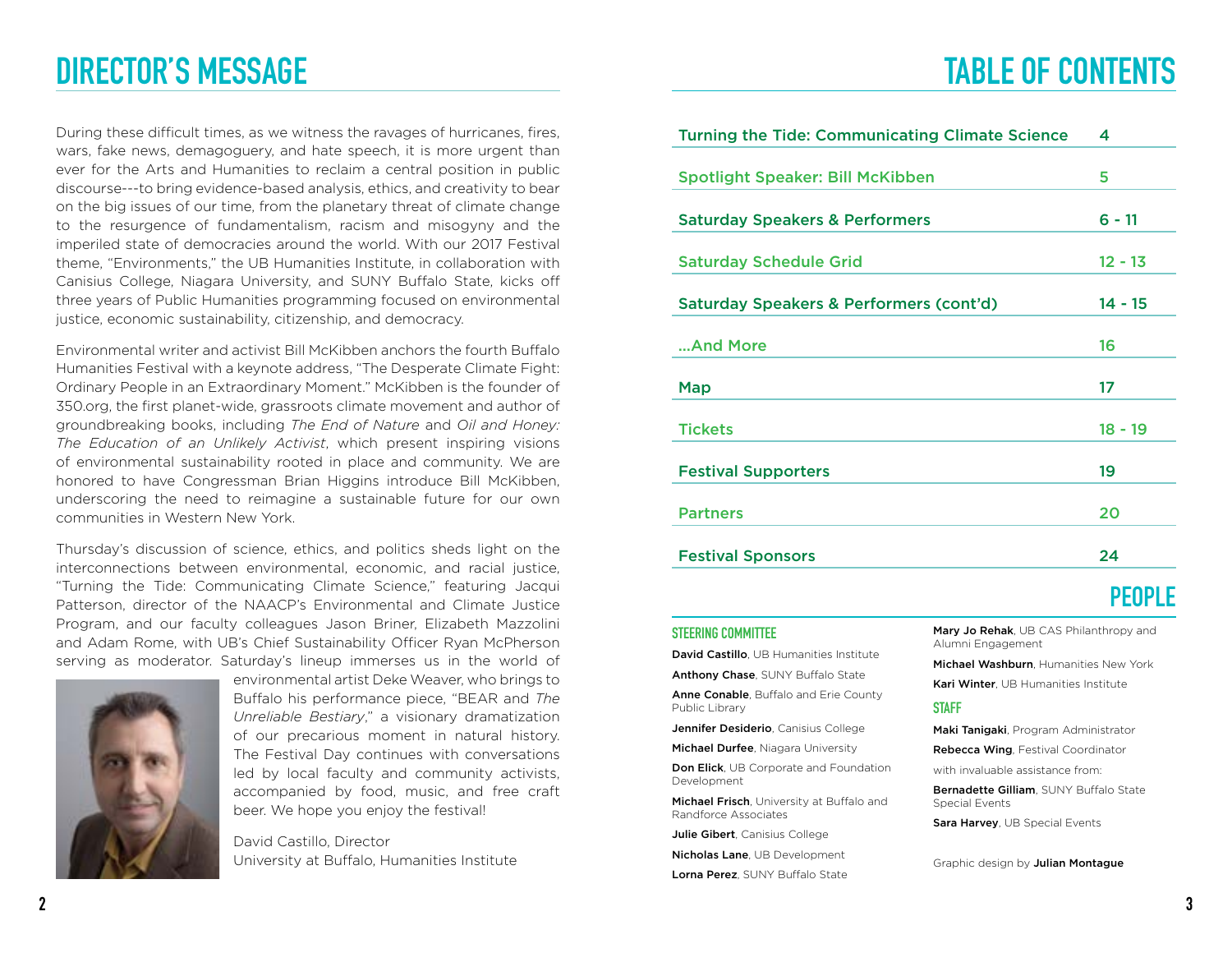

THURSDAY, SEPTEMBER 28, 6:00pm \*\* FREE\*

Humanities New York presents,

### Turning the Tide: Communicating Climate Science

#### Burchfield Penney Art Center

FREE (register at www.buffalohumanities.org)

Doubt, while fundamental to the scientific method, has played an out-sized role in the public debate on climate change. Why do so many Americans distrust science in this specific context?

Join our panelists in a discussion of the history of environmentalism, the politicization of science, and more for the launch event of the Buffalo Humanities Festival 2017: Environments.



**Jason Briner** is Director of the Paleoclimate Lab and Associate Professor of Geology at the University at Buffalo.

Elizabeth Mazzolini is author of *The Everest Effect* and Associate Professor of English at the University at Buffalo.

Jacqueline Patterson is the Director of the NAACP Environmental and Climate Justice Program.

Adam Rome is author of *The Genius of Earth Day* and Professor of History at the University at Buffalo.

Ryan McPherson is the Chief Sustainability Officer at the University at Buffalo. Ryan will moderate.

Humanities New York (formerly the New York State Council for the Humanities) provides leadership and support across the state's intellectual and cultural sectors through grants, programs, networking and advocacy in order to encourage critical thinking and cultural understanding in the public arena.

#### FRIDAY, SEPTEMBER 29, 8:00pm



### Bill McKibben The Desperate Climate Fight: Ordinary People in an Extraordinary Moment

#### The Albright-Knox Art Gallery

Introduced by The Honorable Brian Higgins, U.S. Representative for New York's 26th congressional district

#### VIP Wine & Cheese Reception with the Author in the AK Café at 7:00pm

"Global warming is no longer a worry for the future – we're in the midst of the greatest crisis humans have yet faced." --- Bill McKibben in January 2017's Rolling Stone, months before this summer's battery of unprecedented climate events. One of the most effective activists of our time, McKibben is the Schumann Distinguished Scholar in Environmental Studies at Middlebury College, a fellow of the American Academy of Arts and Sciences, and a winner of the Gandhi Prize and the Thomas Merton Prize. He has been awarded honorary degrees by 18 colleges and universities.

McKibben's first book, *The End of Nature* (1989), was the first book on global warming to reach a global audience. Translated into 20 languages, it helped inaugurate an international groundswell of climate activism. McKibben's organization, 350.org, coordinates a planet-wide, grassroots climate movement, organizing rallies and activists in every country on Earth except North Korea.

Part of McKibben's message to WNY underscores our own community values. "When people ask me where they should move to be safe from climate change, I always tell them anyplace with a strong community. Neighbors were optional the past fifty years, but they'll be essential in the decades to come" (*Oil and Honey: The Education of an Unlikely Activist*).

Talking Leaves Books will be on-hand to sell copies of Bill McKibben's popular bestsellers. A book signing will follow the talk.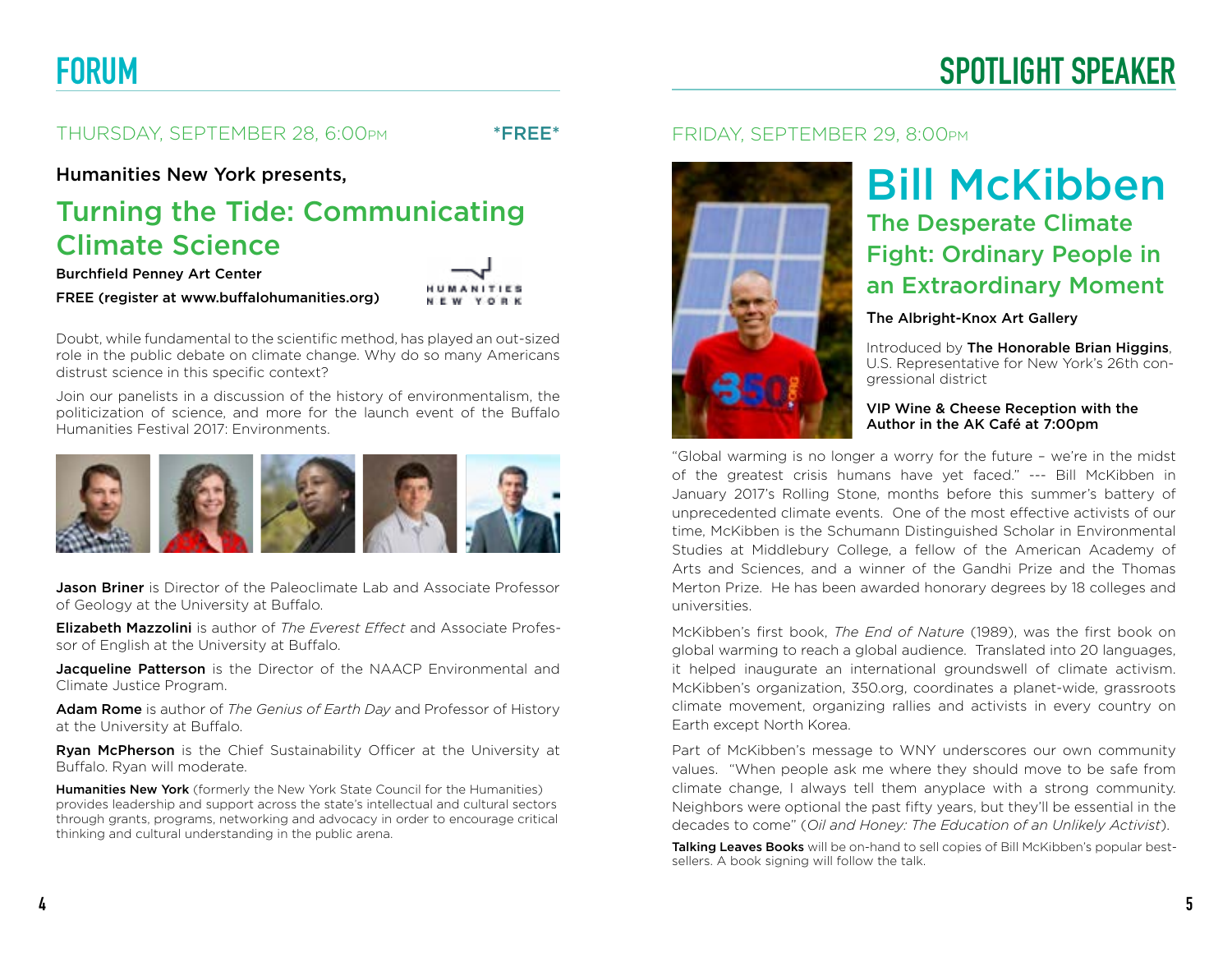#### SATURDAY, SEPTEMBER 30, 10:30am-3:30pm



#### BEAR and The Unreliable Bestiary

#### Deke Weaver

#### Ciminelli Recital Hall (Rockwell 312)

*The Unreliable Bestiary* is presenting a performance for every letter of the alphabet, each letter represented by an endangered animal or habitat. This special Buffalo Humanities Festival event introduces The Bestiary with cinematic documentation and live excerpts from MONKEY, ELEPHANT, WOLF and BEAR - the first four performances in this life-long project.



Deke Weaver's work has been presented by PBS, Sundance Film Festival, Channel 4/U.K., New York Video Festival at Lincoln Center, Chicago Humanities Festival, Berlin Video Festival, The Moth, and many others including livestock pavilions, backyard sheds and living rooms. A Guggenheim Fellow and Creative Capital grantee, Weaver is currently an associate professor at the School of Art & Design, University of Illinois, Urbana-Champaign.

## FESTIVAL SPEAKERS & PERFORMERS

#### 11:30am - 12:30pm SESSION I



#### Listen! Youth Voices on Climate Justice

Members of Western New York Environmental Alliance's Youth Climate Justice Campaign, Massachusetts Avenue Project, and Ujima Theatre

#### Ciminelli Recital Hall (Rockwell 312)

Climate change will not impact everyone on earth equally and the severe impact will be most unjust to those least responsible for it - the frontline communities, people living in poverty, people of color, and youth. How do young people think about this injustice? What do they imagine will happen? What actions do they want to take to achieve climate justice?

Using an impactful scene from *Free Fred Brown!* a devised theatre piece created by Ujima Theatre Company in Buffalo, young members of the Western New York Environmental Alliance's Youth Climate Justice Campaign will share their thoughts, hopes, fears and actions on climate justice.

The Youth Climate Justice Campaign is a project of the Western New York Environmental Alliance (WNYEA). The campaign receives support from Mariama McCoy; Rebekah Williams; Derek Nichols, Vice-Chair of the WNYEA; Lynda Schneekloth of Sierra Club Niagara Group; Lorna Hill of Ujima Theatre Company; and many other individuals and organizations from throughout Western New York and further.

This panel is organized by Mariama McCoy and Rebekah Williams.



Mariama McCoy, a freshman at Canisius College, graduated from International Preparatory School, Buffalo Public School #198 in June 2017. She is the Campaign Assistant for the Youth Climate Justice Campaign of the Western New York Environmental Alliance, a youth leader with the National Federation for Just Communities, and a participant in both Leadership Buffalo and Upward Bound.

Rebekah Williams is Youth Education Director at Massachusetts Avenue Project (MAP), where she works with fifty Buffalo teenagers each year in social and environmental justice, democracy, policy change, and youth organizing.

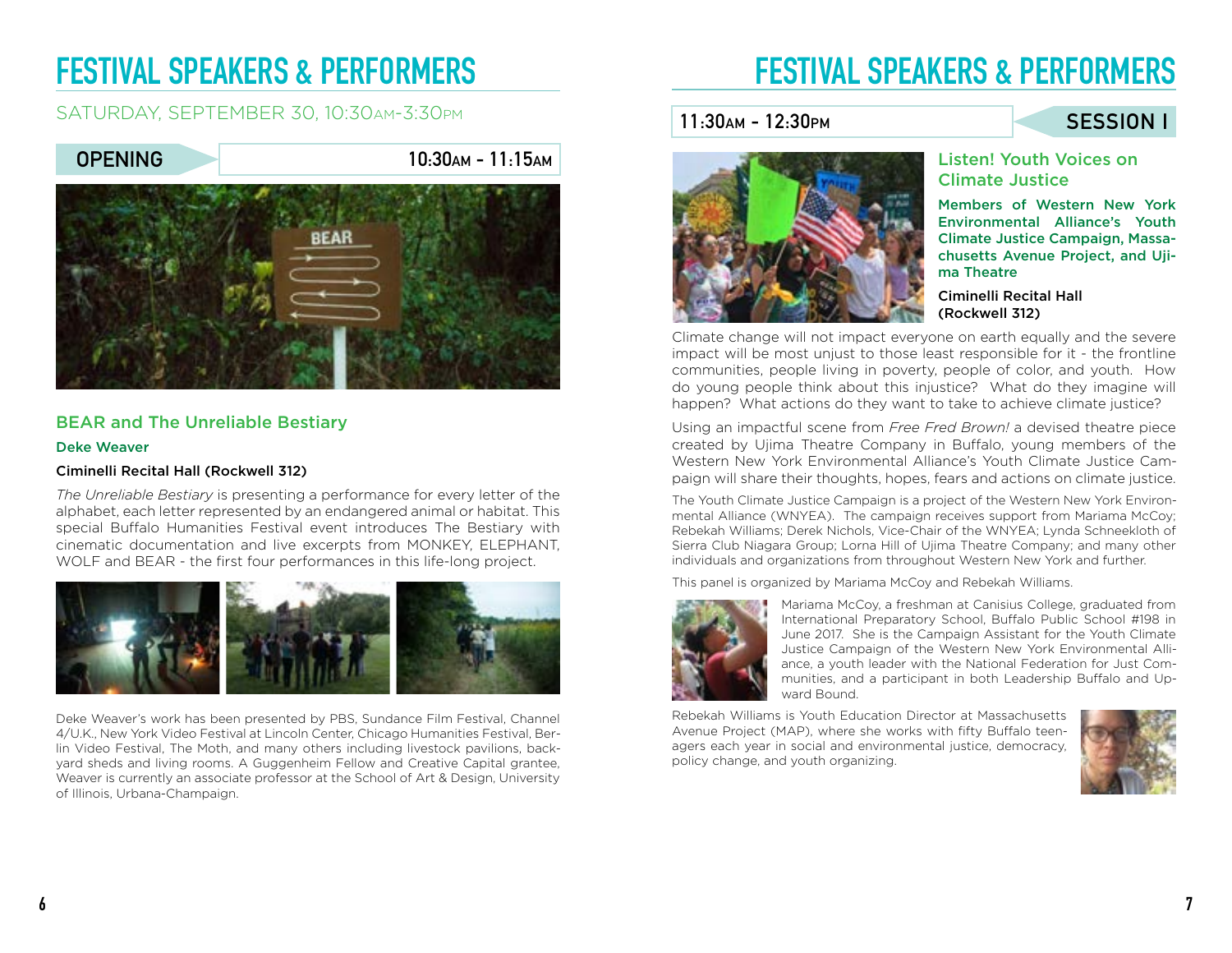### FESTIVAL SPEAKERS & PERFORMERS

SESSION I 2:30 PM



#### Reflecting on Earth's Reflectance, or Adventures in Albedo Enhancement Judith Goldman

#### Rockwell 301

As Earth loses its ice, our planet's surface gets darker and hotter, and melting in turn accelerates. What schemes are afoot to lighten up the Earth? Can we grow glaciers back? How has

culture invested in the reversibility of processes that may be irreversible, and how might our imagination of nature-culture be rewired to account for extra-human agency? Taking a step back, how can art bring historical and contemporary discourses -- commercial, aesthetic, scientific -- into productive conversation with each other, so as to foster insight into our current ecological predicament? This "talk" will be a presentation of research-performance poems followed by discussion.

Judith Goldman is core faculty in the Poetics Program (English) at UB. Her current manuscript , *Mt.* [blank mount] works with three centuries of environmental imagination around Mont Blanc, by revisiting P.B. Shelley's iconic Romantic poem "Mont Blanc" (1816). She also collaborates with a visual artist and a computer scientist to make multi-media, generative art installations focused on climate change.



#### Fostering Community Empowerment through Social Justice and Environmental Narratives

#### Erin E. Robinson Rockwell 302

Narratives are the stories of our lives. They allow individuals to speak from the heart and tell the stories of everyday life. Narratives can become

important tools for empowerment when individuals, who are often not asked to put forth their ideas, are asked to lend their voice to the understanding of a situation. This process of bringing individual voice empowers identity as a tool for social change. Discussing community engagement through narrative analysis in qualitative interviewing, Dr. Robinson shows how narratives serve as tools of empowerment. Through the process of telling stories, communities have the potential to mobilize and act as agents for social justice in their own backyards.

8 a *8* a 90 an Dùbhlachas an Dùbhlachas an Dùbhlachas an Dùbhlachas an Dùbhlachas an Dùbhlachas an Dùbhlachas an D Erin E. Robinson is a Professor of Sociology at Canisius College teaching courses on social movements, environment, and qualitative methods. She holds a Ph.D. in So-

ciology from the University at Buffalo where she researched social movement mobilization patterns in communities facing environmental hazards. Her book *Community Motivation for Environment Problems* was published by Cambria Press in 2013.



#### Reimagining Education: Engaging Poverty in Higher Ed Kevin D. Blair and David B. Taylor Rockwell 305

What is the obligation of colleges and universities to impoverished families and neighborhoods in their surrounding com-

munities? Can students, particularly undergraduates, be engaged in active and deep learning that also brings university resources to bear on the most pressing problems facing our communities? Using poverty as the backdrop, this talk examines the role and possibilities of higher education in creating new approaches to learning that unleash the creativity and talent of undergraduate students to tackle the most pressing problems facing our world today.

Kevin D. Blair, Ph.D., is Professor of Social Work and Chair of the Social Work Department at Niagara University. Over the past ten years Dr. Blair has primarily focused his work on ways in which universities can better educate undergraduates about poverty and ways in which universities can impact poverty in their communities.

David B. Taylor, Ph.D., is Associate Professor of Criminology and Criminal Justice at Niagara University. In 2011, Dr. Taylor created and was appointed first director of the Rev. Joseph L. Levesque, C.M. Institute for Civic Engagement, established to strengthen the university's community-based partnerships. He led the effort to redesign the university's approach to how it engages students and faculty to achieve deep and meaningful learning while making significant impact in the community

#### 1:15pm - 2:15pm SESSION II



#### In Our Own Image Eric Dolph Rockwell 301

Architecture, historically, has a complicated relationship to the environment. Through capturing and defining space to provide protection and comfort, human place-making must also make

an impact on the environment. Modern construction methods exacerbate this trend as material distribution and construction debris increase the carbon footprint of construction. A study of historically vernacular build-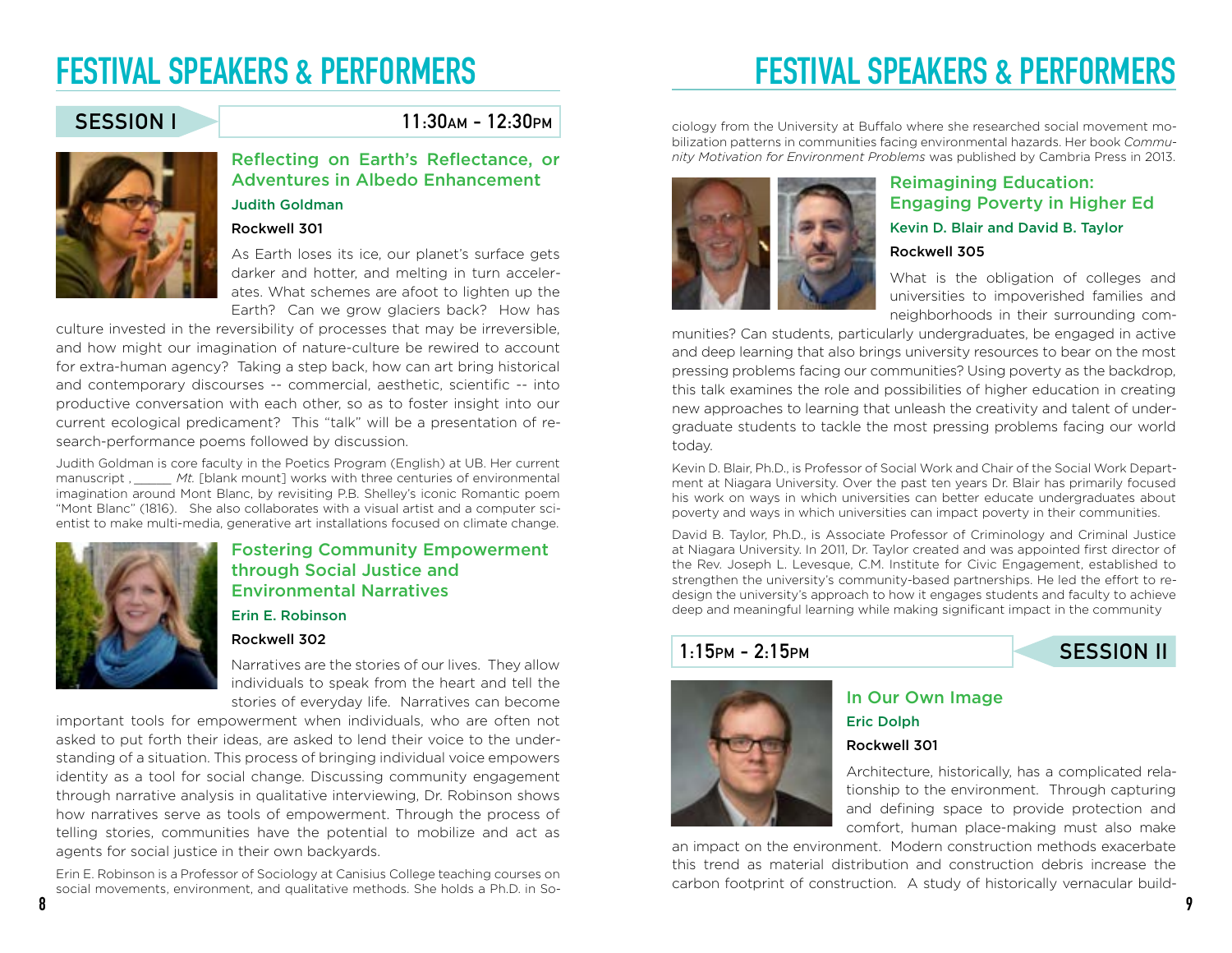ings indicates that place-making activities were once incentivized to make maximum use of locally available materials to impressive results. This talk considers whether current trends in technological innovation including 3D printing and virtual reality might allow for a return to more environmentally responsible construction practices while simultaneously resurrecting historic construction methods at risk of being lost to history.

Eric Dolph, M.Arch., is a registered architect, LEED accredited professional, and professor of interior design at Buffalo State College. His research investigates the use of technologies including virtual reality to assist students in exploring concepts of spatial complexity in the built environment.



#### Achieving a Regenerative Economy Through a Just Transition

Rahwa Ghirmatzion

#### Rockwell 302

The questions of climate change, food security, water security, land security, and energy futures are inextricably linked to race, poverty and development. Traditional environmental

movements, historically and currently, have implicitly accepted or overtly promoted the further marginalization of working class communities and communities of color. To marshal in a just and equitable transition towards local living economies, leadership must come from communities on the frontlines of ecological disruption. The new economies that our communities construct must take a holistic ecosystem approach that fosters equity, deep democracy, resilience and ecological renewal.

Rahwa Ghirmatzion is the Deputy Director of People United for Sustainable Housing, Inc. (PUSH Buffalo), a local membership-based community organization that combines green affordable housing construction, community-based renewable energy projects, housing weatherization, green jobs training, green infrastructure, and vacant land restoration projects toward the goal of creating pathways to employ-

ment for neighborhood residents, while reducing our carbon footprint.



#### Human Judgment and Environmental Impact Jason Grinnell and Amy McMillan Rockwell 305

Central to ethics is the concept of "practical wisdom." The practically wise person deliberates well about what is good, why

it is good, and how to behave as a result. With respect to the natural world, however, human attitudes toward any number of organisms and toward

### FESTIVAL SPEAKERS & PERFORMERS

nature itself change—sometimes dramatically—over time, and practical wisdom about the environment continues to be elusive. A well-studied example of how changes in public sentiment can affect interesting, if unglamourous, species is the Eastern hellbender (Cryptobranchus alleganiensis), which has faced the full gamut of public sentiment, with each shift in human attitudes and behavior posing new challenges for the species.

Jason Grinnell is Chair of the Philosophy Department and an Associate Professor of Philosophy at Buffalo State College. Jason's research focuses on the role of character in professional and applied ethics, and on philosophical issues in education and curriculum. Jason's work is frequently inter-disciplinary, and he has taught, presented, and published with colleagues from several other disciplines.

Amy McMillan is the Interim Director of the Honors Program and Associate Professor of Biology at Buffalo State College. As a conservation geneticist, Amy has studied a variety of species. The demographics, genetics, disease, behavior and conservation of the Eastern Hellbender has occupied much of her time for the last 14 years.



#### Who Speaks for the Corals? Despair and Hope in the Anthropocene Irus Braverman

#### Rockwell 306

This talk captures a key moment in the history of coral science: the third global bleaching event of 2015-2017. It documents the plight of scientists and their urgent deliberations as they strug-

gle to save corals from their inevitable catastrophic future under climate change: massive bleaching. Yet despite the topic's morbidity, we encounter many lively scientists. Drawing on 100 interviews, the talk will chart out these scientists' oscillation between despair and hope and attempt to understand this phenomenon. At the end of the day, corals emerge as both a sign and a measure of the imminent catastrophe facing life on earth.

Irus Braverman is Professor of Law and Adjunct Professor of Geography at UB. She is author of *Planted Flags: Trees, Land, and Law in Israel/Palestine* (2009), *Zooland: The Institution of Captivity* (2012), and *Wild Life: The Institution of Nature* (2015). Braverman is currently writing the book *Coral Whisperers: Scientists on The Brink*.

*(Session III continued on page 14)*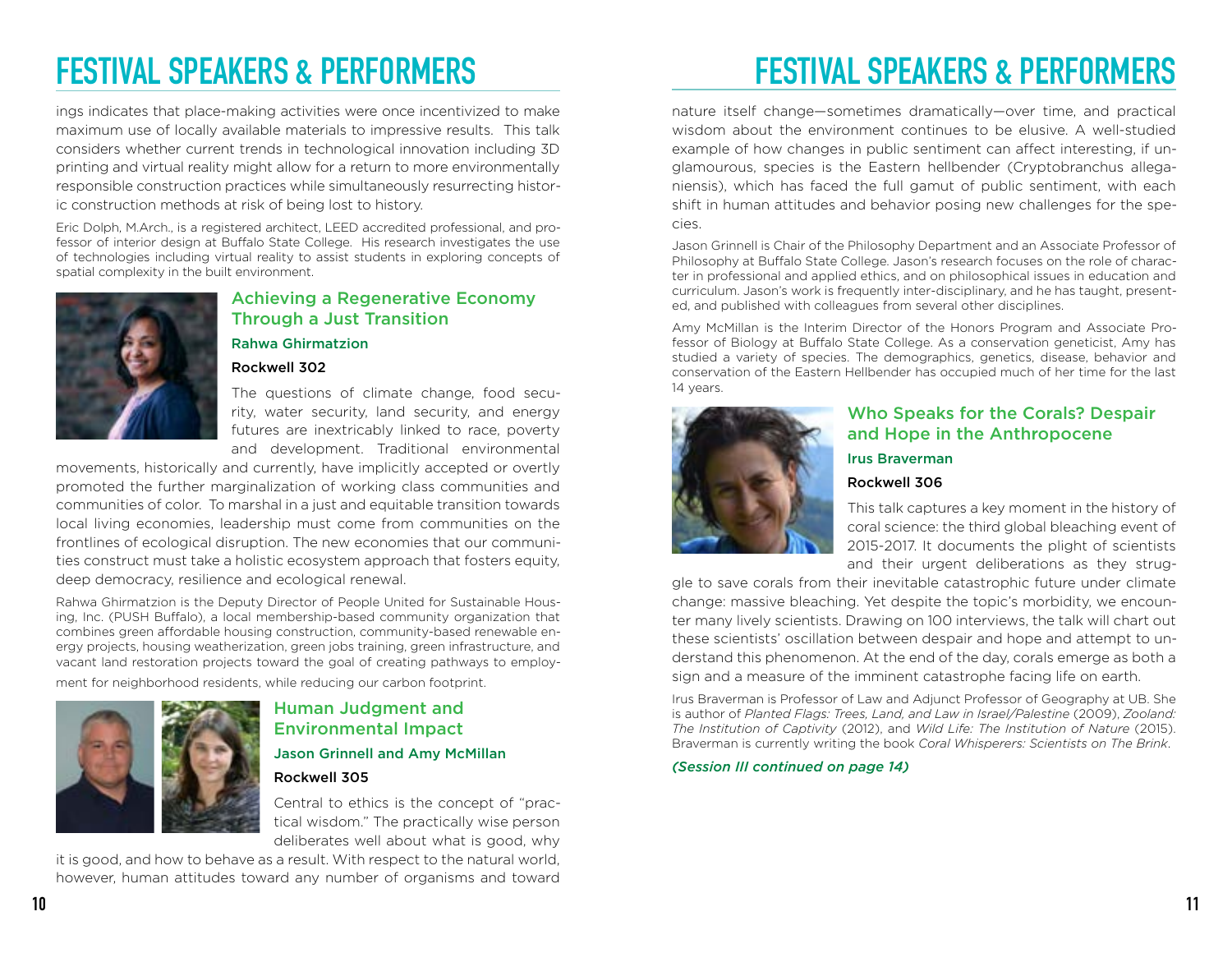| <b>FESTIVAL SCHEDULE</b>            | <b>Ciminelli Recital Hall</b>                                                                                                                                                                  | <b>Rockwell Hall 301</b>                                                                                                      | Registration - Rockwell Hall Lobby (10:00-4:00)<br><b>Rockwell Hall 302</b>                                                                    | <b>Rockwell Hall 305</b>                                                                                                               | <b>SATURDAY, SEPT. 30 / 2017</b><br><b>Rockwell Hall 306</b>                                                           |  |
|-------------------------------------|------------------------------------------------------------------------------------------------------------------------------------------------------------------------------------------------|-------------------------------------------------------------------------------------------------------------------------------|------------------------------------------------------------------------------------------------------------------------------------------------|----------------------------------------------------------------------------------------------------------------------------------------|------------------------------------------------------------------------------------------------------------------------|--|
| $10:30$ AM -<br>$11:15$ AM          | Deke Weaver performs "BEAR and The Unreliable Bestiary"                                                                                                                                        |                                                                                                                               |                                                                                                                                                |                                                                                                                                        |                                                                                                                        |  |
| $11:30$ AM -<br>$12:30 \text{ }$ PM | <b>Listen! Youth Voices</b><br>on Climate Justice<br><b>Members of WNY Environmental</b><br>Alliance's Youth Climate Justice<br>Campaign, Massachusetts Ave-<br>nue Project, and Ujima Theatre | <b>Reflecting on Earth's</b><br>Reflectance, or<br><b>Adventures in Albedo</b><br><b>Enhancement</b><br><b>Judith Goldman</b> | <b>Fostering Community</b><br><b>Empowerment through</b><br>Social Justice and En-<br><b>vironmental Narratives</b><br><b>Erin E. Robinson</b> | <b>Reimagining</b><br><b>Education: Engaging</b><br><b>Poverty in Higher Ed</b><br><b>Kevin D. Blair and</b><br><b>David B. Taylor</b> |                                                                                                                        |  |
|                                     | <b>LUNCH</b>                                                                                                                                                                                   |                                                                                                                               |                                                                                                                                                |                                                                                                                                        |                                                                                                                        |  |
| $1:15$ pm $-$<br>$2:15$ PM          |                                                                                                                                                                                                | In Our Own Image<br><b>Eric Dolph</b>                                                                                         | <b>Achieving a</b><br><b>Regenerative Economy</b><br><b>Through a Just Tran-</b><br><b>sition</b><br><b>Rahwa Ghirmatzion</b>                  | <b>Human Judgment and</b><br><b>Environmental Impact</b><br><b>Jason Grinnell and</b><br><b>Amy McMillan</b>                           | <b>Who Speaks for the</b><br><b>Corals? Despair and</b><br>Hope in the<br><b>Anthropocene</b><br><b>Irus Braverman</b> |  |
|                                     | <b>BREAK</b>                                                                                                                                                                                   |                                                                                                                               |                                                                                                                                                |                                                                                                                                        |                                                                                                                        |  |
| $2:30$ PM -<br>$3:30$ PM            |                                                                                                                                                                                                | <b>Building The Future-</b><br><b>What Makes An</b><br><b>Effective Change</b><br>Agent?<br><b>Ryan McPherson</b>             | My Walks with Olmsted<br><b>Adam Rome</b>                                                                                                      | <b>Evolving Resistance</b><br>and the Environmental<br><b>Movement</b><br><b>Leslie James Pickering</b><br>and David Reilly            | Nature, Culture,<br><b>Narrative</b><br><b>Barbara Porter</b>                                                          |  |
|                                     |                                                                                                                                                                                                |                                                                                                                               | <b>CLOSING RECEPTION WITH 12/8 PATH BAND AND BEER BY COMMUNITY BEER WORKS</b>                                                                  |                                                                                                                                        |                                                                                                                        |  |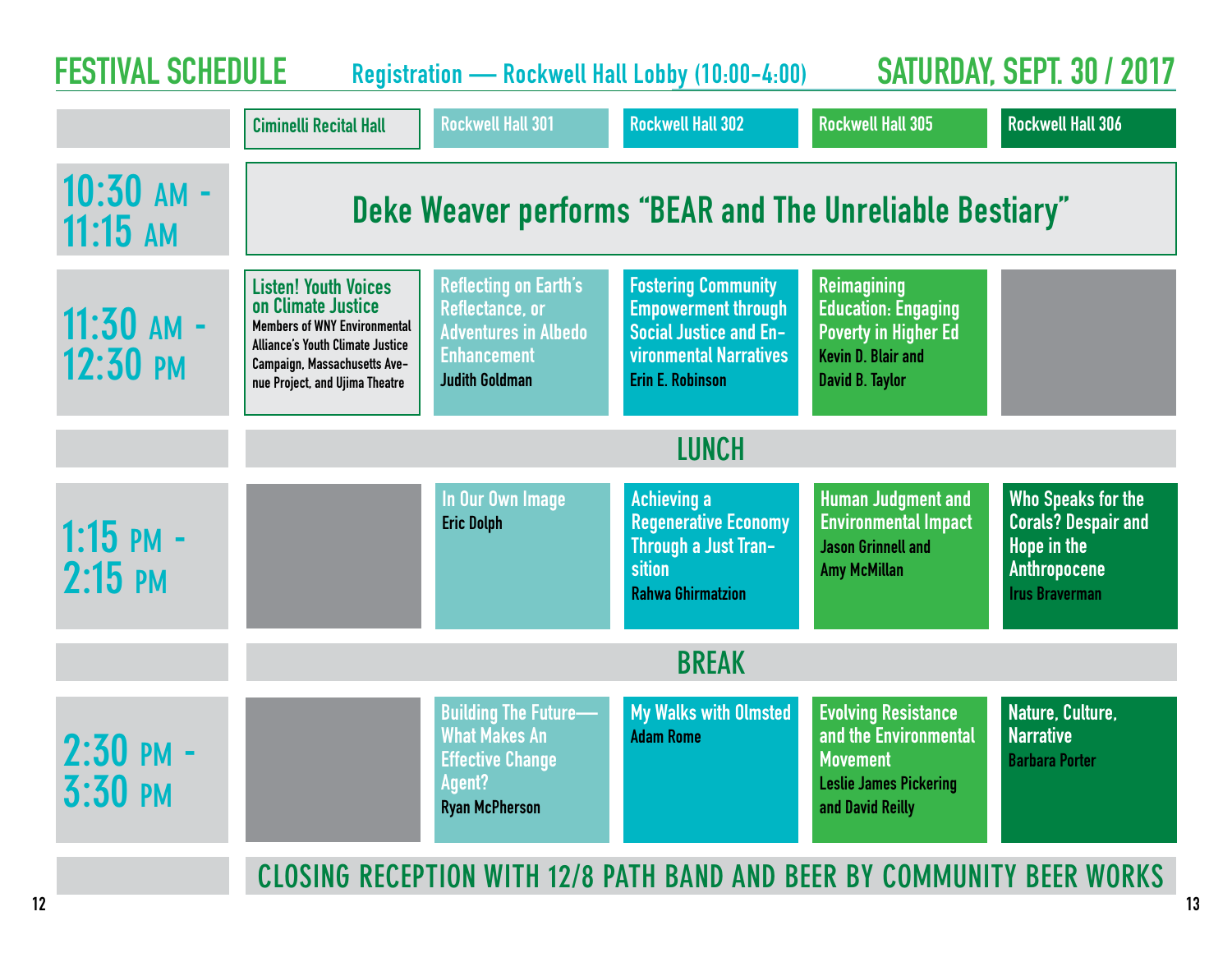### FESTIVAL SPEAKERS & PERFORMERS



SESSION III 2:30 PM - 3:30 PM

Building The Future—What Makes An Effective Change Agent? Ryan McPherson

#### Rockwell 301

We live in challenging times. While the hurdles are high, there is a growing movement across our globe to embrace these challenges as an opportunity to rethink what could be and chart

a new path of evolution pioneered by the Change Agent. But what is a Change Agent and how can we all position ourselves to carry this work forward? This discussion will specifically look at the elements of what makes an effective Change Agent—purpose, positivity, resilience, relationships, work, inspiration, science, hope, humility—and ask the question of how can we all work to build the future we collectively seek.

In September of 2011, Ryan McPherson was named the University at Buffalo's first Chief Sustainability Officer. In his role as the CSO, Ryan connects people across the university with information, innovation, and tools to reduce UB's footprint on the future and enhance quality of life by improving environmental stewardship, increasing economic efficiency and augmenting cultural values and awareness.



#### My Walks with Olmsted

#### Adam Rome Rockwell 302

How can we build sustainable communities? Like many of us today, the great landscape architect Frederick Law Olmsted knew that question was critically important. Though known now primarily as a designer of urban green spaces,

Olmsted was involved in every important environmental movement in the 19th century. He also was a social reformer, a journalist, and a pioneer in the field of management. So Olmsted's reflections on sustainability were remarkably wide-ranging. They still are amazingly relevant. Because I live near one of Olmsted's Buffalo parks, I think almost every day about how he can help us meet the challenges of our time.

Adam Rome is an expert on the history of our relationship with the environment. He has written about suburban sprawl and the rise of modern environmentalism, the first Earth Day, and efforts to green capitalism. He is a Professor of History at the University at Buffalo.



#### Evolving Resistance and the Environmental Movement

#### Leslie James Pickering and David Reilly Rockwell 305

The combined governmental and corporate assault on both the environment and activism has raised the stakes of eco-re-

sistance. Beyond the dismantling of government regulations to protect ecosystems and wildlife, activists are subject to greater surveillance and repression. In addition, a cultural norm of nonviolent resistance has intensified from propaganda efforts against violent strategies of resistance. We will investigate the consequences of the changing nature of eco-resistance and speculate on the future of the environmental movement.

Leslie James Pickering is a former Spokesperson for the underground Earth Liberation Front, a Co-Owner of Burning Books, an author and lecturer, focusing on the more radical elements of social justice and environmental struggles.

Dr. Dave Reilly is the director of International Studies and chair of the Department of Political Science at Niagara University in Lewiston, NY, where he teaches Environmental Policy among many other courses. He is the president of the NU Faculty Union and faculty advisor for the Black Student Union. Dave is a co-founder of the Citizen Coalition for Wildlife and the Environment on Grand Island.



#### Nature, Culture, Narrative Barbara Porter Rockwell 306

Narratives—stories—are one of the primary tools humans use to shape their understanding of themselves and their environment. And stories are acts of interpretation. What are the dominant stories we tell ourselves about nature and

culture and the relationship between the two? How do our stories both shape and reflect our interpretations of ourselves and our relationships to the environment? What are the ethical implications of our stories? We can explore some answers to these questions through the fictions of Ursula LeGuin and Barbara Kingsolver as well as the nonfiction of Diane Ackerman and Thomas French.

 $14$ Dr. Porter serves as Associate Dean of the College of Arts and Sciences at Canisius College. She teached teaches humanities focused courses in the Environmental Studies Program and literature courses focused on the interconnections of human and non-human animals. Her teaching and research have long focused on the power of language and narrative in shaping identity. Ecocritical perspectives on literature are central to her interests with a particular focus on the intersections of identity with nature, place and of course--storytelling.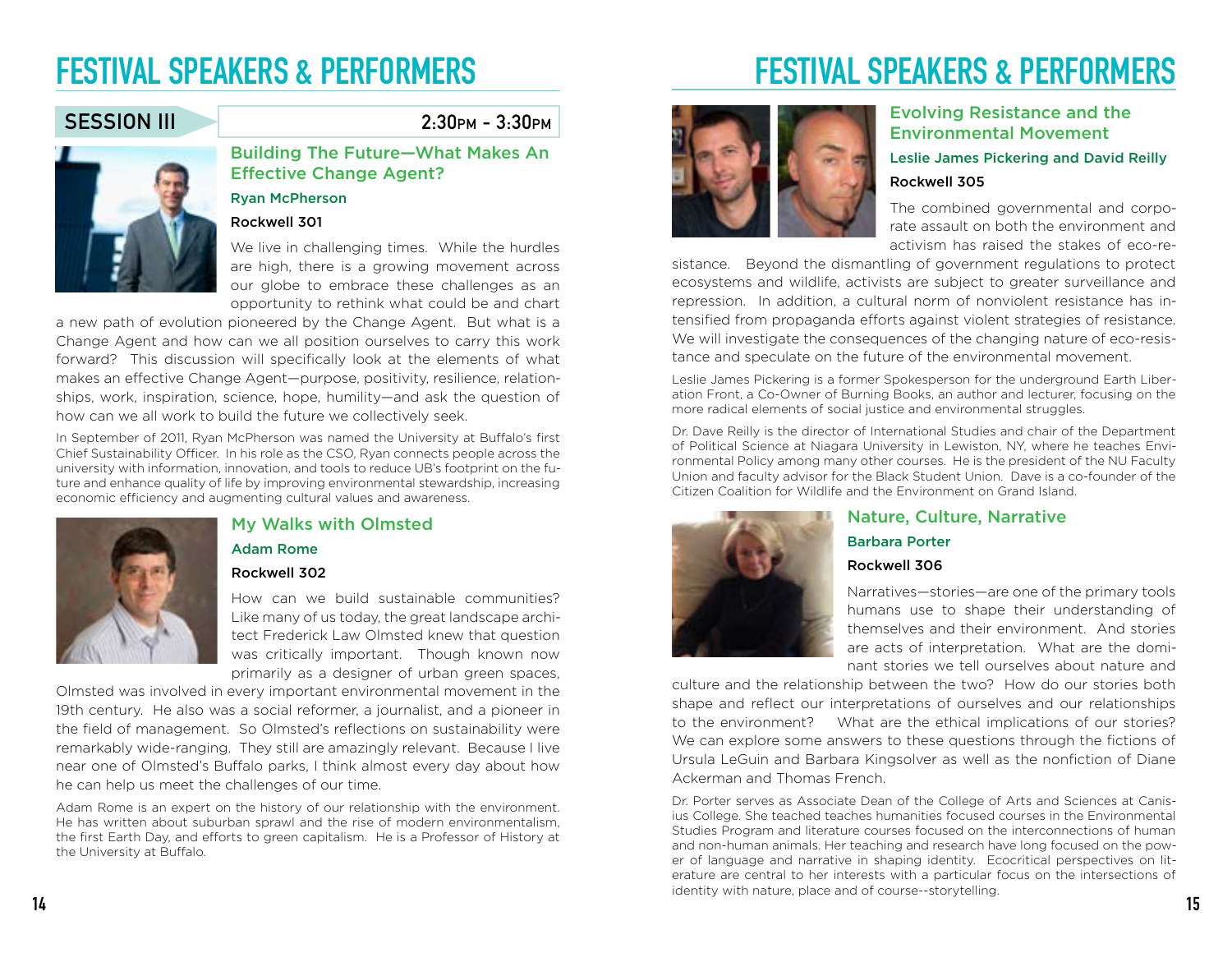### ...AND MORE

### Saturday Lunch by West Side Bazaar



#### Lunch 12:30pm - 1:15pm

Full festival or day passes purchased by Monday, September 25, include a boxed lunch from the West Side Bazaar. Pre-selected lunches will be available for pick-up on the third floor of Rockwell Hall. A limited number of boxed lunches will be available for purchase on-site.

This year's delicious lunch offerings are:

- Veggie\* or Chicken\* Pad Thai by Nine & Night Thai
- Veggie or Chicken Combo with Rice by Abyssinia Ethiopian
- Chana Masala with Veggie Samosa and Rice by M Asian Halal
- Traditional Bahn Mi with Side Salad by Wawa Asian Snacks
- Assorted Sushi by Rakhapura Mutee
- Veggie or Shrimp & Pork Dim Sum by 007 Chinese
- Chicken Curry Puff with Spring Rolls and Sesame Cookie by Gourmet Lao
- Beef Taco with Homemade Nachos & Salsa by Kiosko Latino (\*contains nuts)

### Reception with 12/8 Path Band and Beer by Community Beer **Works**

Reception 3:30pm - 4:30pm

Stay for a \*\*free beer\*\* (for attendees over 21) and the energetic, moving music of the 12/8 Path Band.



### SUNY Buffalo State

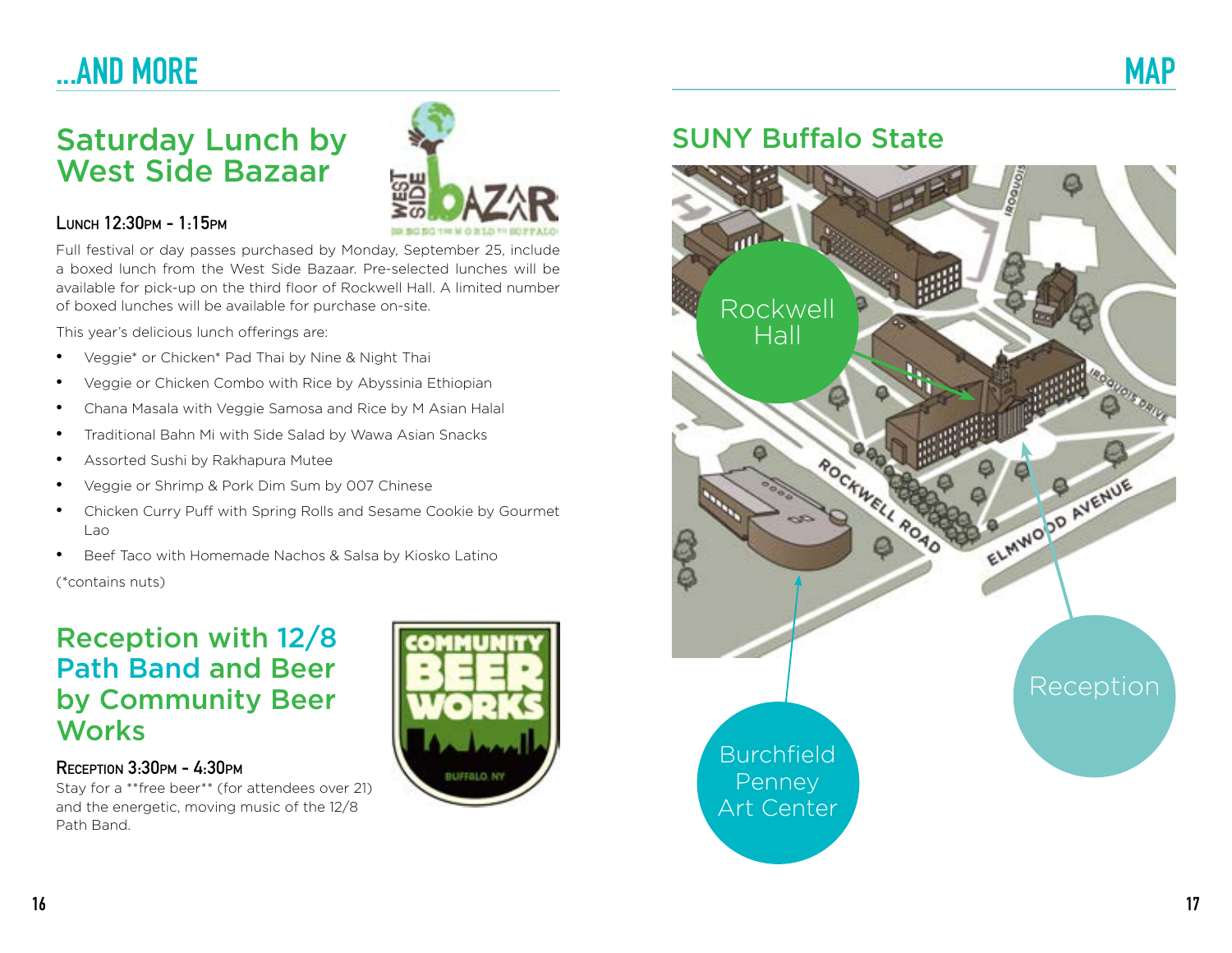### THE 2017 BUFFALO HUMANITIES FESTIVAL: "ENVIRONMENTS" BEGINS ON THURSDAY, SEPT. 28 AND RUNS THROUGH SATURDAY, SEPT. 30.

### THURSDAY, SEPT 28 | 6pm \*FREE\*

Burchfield Penney Art Center, Buffalo State College

#### Humanities New York presents "Turning the Tide: Communicating Climate Science."

Thursday evening's forum discussion, which will be held in the Burchfield Penny Art Center's Peter and Elizabeth C. Tower Auditorium, will focus on the challenges of communicating climate change to the public. Doubt, while fundamental to the scientific method, has played an out-sized role in the public debate on climate change. Why do so many Americans distrust science in this specific context? Join our panelists in a discussion of the history of environmentalism, the politicization of science, and more for the launch event of the festival.

### FRIDAY, SEPT 29 | 8PM

Albright-Knox Art Gallery

*Environmentalist author and social activist*

### **BILL McKIBBEN**

Bill McKibben will speak on, "The Desperate Climate Fight: Ordinary People in an Extraordinary Moment," dialogue with the audience, and sign books (available from Talking Leave Books).

7pm VIP wine + cheese reception with the author in the AK Café

### SATURDAY, SEPT 30 | 10:30am

Rockwell Hall, Buffalo State College

#### Environments: The Buffalo Humanities Festival

The full festival day begins with a performance by Deke Weaver of "BEAR and *The Unreliable Bestiary*" and continues with talks, panels, and community conversations focusing on issues of environmental justice and economic sustainability, activism and planning, and the global climate change crisis. Lunch by West Side Bazaar is included with tickets purchased by Sept. 25th. The closing reception features music by 12/8 Path Band and beer by Community Beer Works.

### PRICING (Adult/Student):

Full Festival Pass (3 day pass) – \$30/\$20

VIP Full Festival Pass (3 day pass  $+$  Friday VIP reception)  $-$  \$60/\$40

2-pack VIP Full Festival Pass – \$100/\$70

Friday talk only – \$20/\$15

Tickets are available for purchase online at:

<https://buffalohumanities.org/2017-festival/tickets/>

# FESTIVAL SUPPORTERS

The 2017 Buffalo Humanities Festival is made possible, in part, by the generous contributions of our supporters. With gratitude, we recognize:

#### Festival Patron

Barbara and James Bono Herbert S. Cassel Chitra and Krishna Rajan Erik Seeman and Victoria Wolcott

#### Festival Supporter

Nick Lane

For more information or to become a Buffalo Humanities Festival supporter, please visit our website:<https://buffalohumanities.org/donate/>

Our corporate and institutional sponsors are featured on the back page of this program.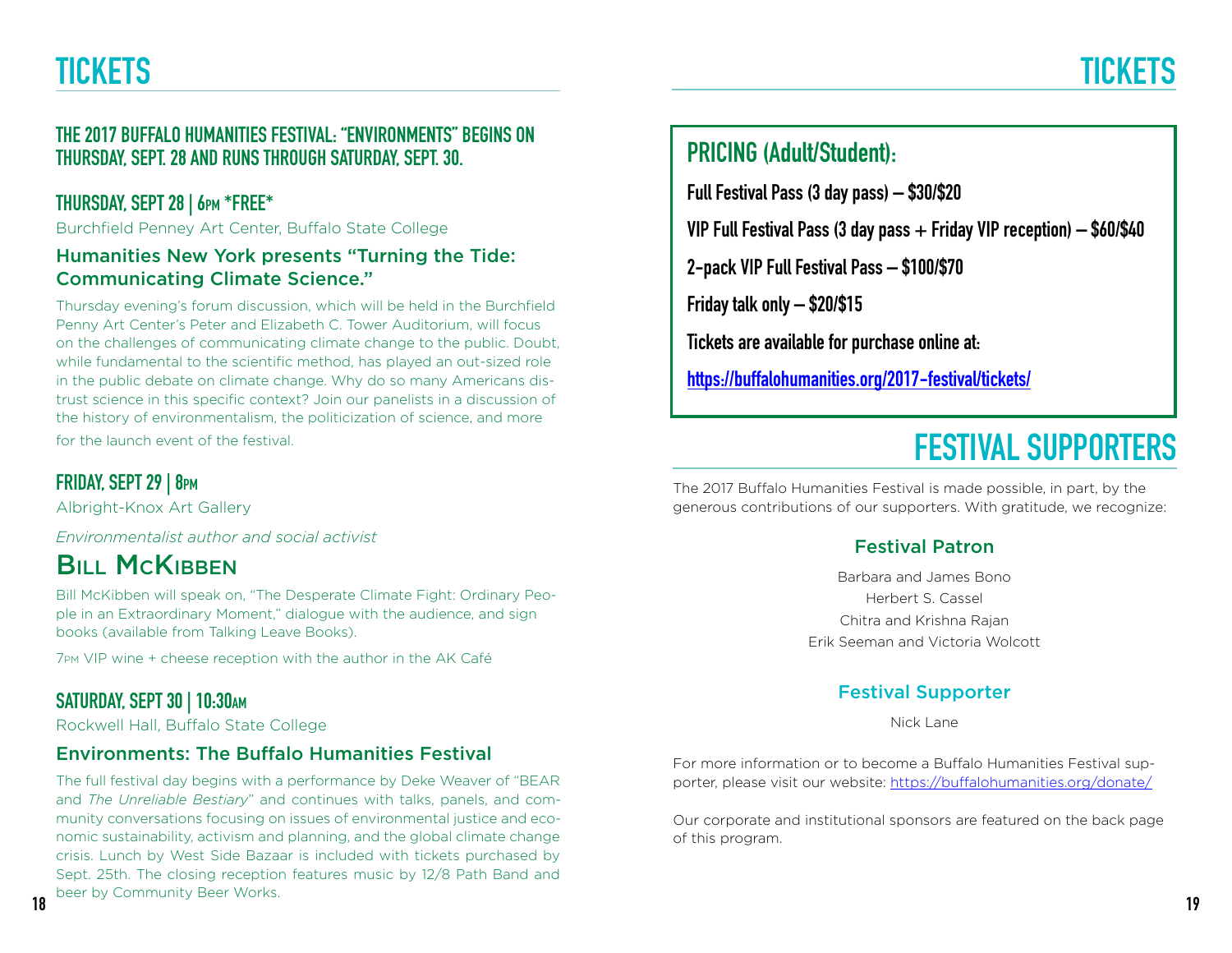## PARTNERS

The Buffalo Humanities Festival is organized by the UB Humanities Institute in partnership with Canisius College, Niagara University, and SUNY Buffalo State; with additional support from Humanities New York.



**MANITIES NFW YORK** 

### 2017 Community Partners



NINE LUXURY HOTEL SUITES SET IN A HISTORIC MANSION LOCATED IN THE VIBRANT, WALKABLE ELMWOOD VILLAGE NEIGHBORHOOD CLOSE TO MUSEUMS, PARKS, SHOPS & RESTAURANTS. ATTENTIVE HOSTS WELCOME YOU TO **EXPERIENCE BUFFALO FROM THE H.H. HEWITT MANSION.** 



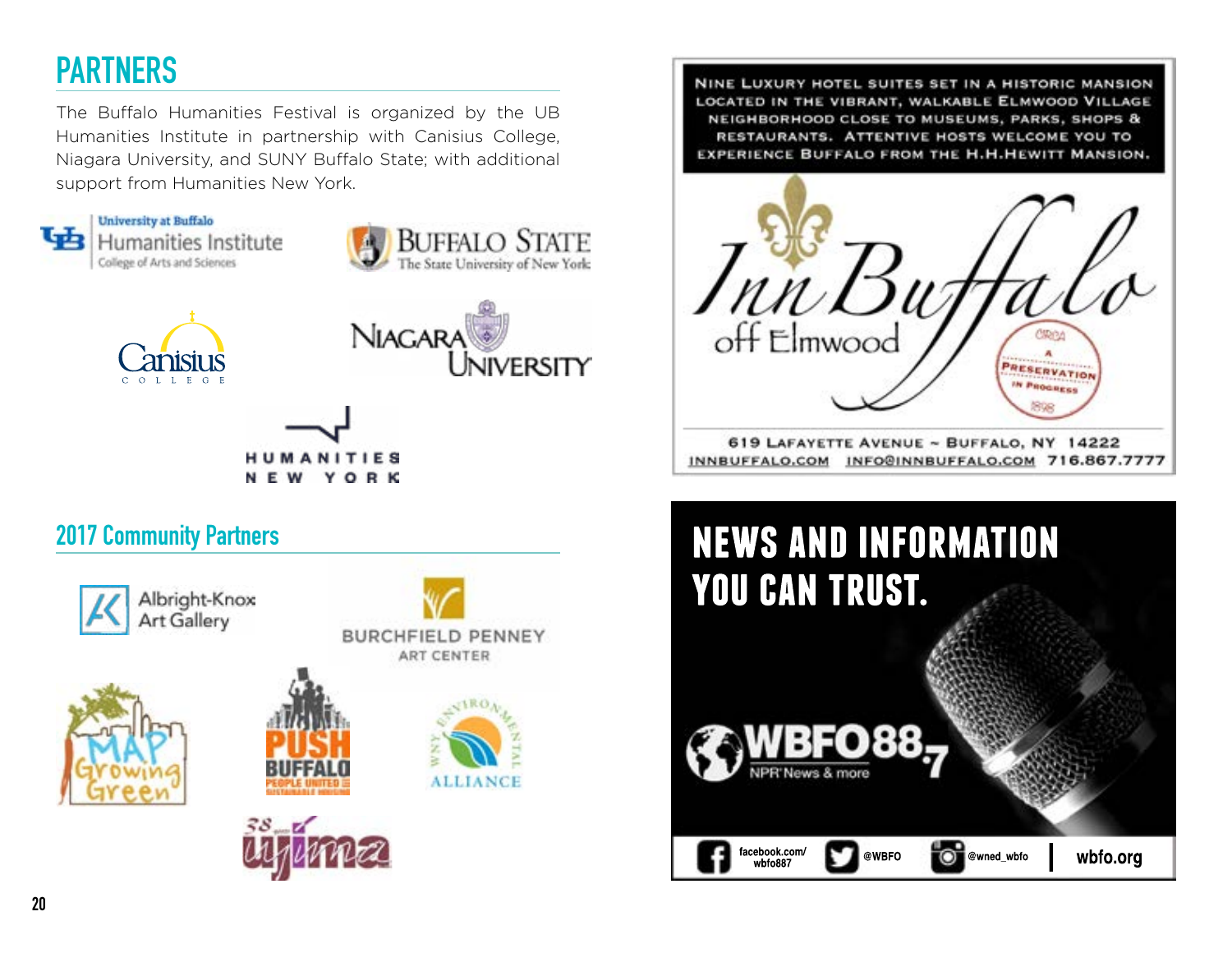

Describing their journeys of discovery, conference speakers, including descendants of many important 18th- and 19th-century African American activists as well as descendants of slaveholders, will invite the audience to share their own stories and become active partners in the transformation of public history. This multiday conference is FREE and OPEN TO THE PUBLIC; but registration is required.



-Rhonda Brace, descendant of a memoir of slavery in 1810

ersity at Buffal

College of Arts and

sold to his first owner for four barrels of rum and a piece of calico....

"He talks about being

So much of our memory is carried through cloth."

-Susi Ryan on the 1798 memoir of her ancestor, Venture Smith, and her work as President of Sisters of the Cloth

FOR MORE INFORMATION & TO REGISTER, Humanities Institute VISIT: HUMANITIESINSTITUTE.BUFFALO.EDU



# **BN** lightened

The Buffalo News is a proud sponsor of the Buffalo Humanities Festival and partners with you in tackling the important issues in our community.



**NOWHERE BUT THE BUFFALO NEWS** 

To subscribe to The Buffalo News, call 842-1111 or visit Buffalonews.com/subscribe.